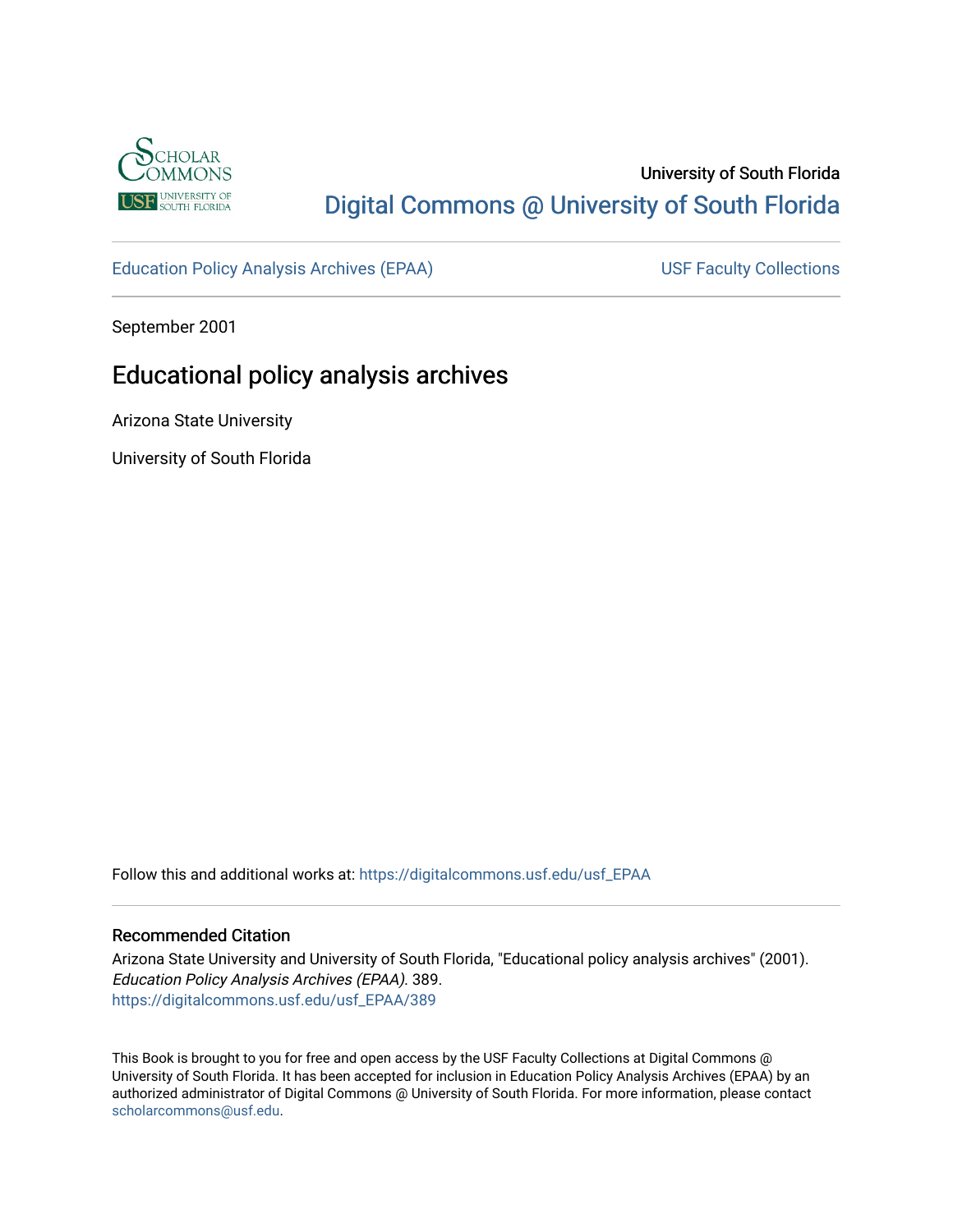# **Education Policy Analysis Archives**

**Volume 9 Number 33 September 14, 2001 ISSN 1068-2341**

A peer-reviewed scholarly journal Editor: Gene V Glass, College of Education Arizona State University

Copyright 2001, the **EDUCATION POLICY ANALYSIS ARCHIVES**. Permission is hereby granted to copy any article if **EPAA** is credited and copies are not sold.

Articles appearing in **EPAA** are abstracted in the *Current Index to Journals in Education* by the ERIC Clearinghouse on Assessment and Evaluation and are permanently archived in *Resources in Education*.

# **Similarity of Mathematics and Science Achievement of Various Nations**

# **Algirdas Zabulionis Vilnius University Lithuania**

Citation: Zabulionis, A. (2001, September 14). Mathematics and Science Achievement of Various Nations. *Education Policy Analysis Archives*, *9*(33). Retrieved [date] from http://epaa.asu.edu/epaa/v9n33/.

#### **Abstract**

In 1991-97, the International Association for the Evaluation of Educational Achievement (IEA) undertook a Third International Mathematics and Science Study (TIMSS) in which data about the mathematics and science achievement of the thirteen year-old students in more than 40 countries were collected. These data provided the opportunity to search for patterns of students' answers to the test items: which group of items was relatively more difficult (or more easy) for the students from a particular country (or group of countries). Using this massive data set an attempt was made to measure the similarities among country profiles of how students responded to the test items.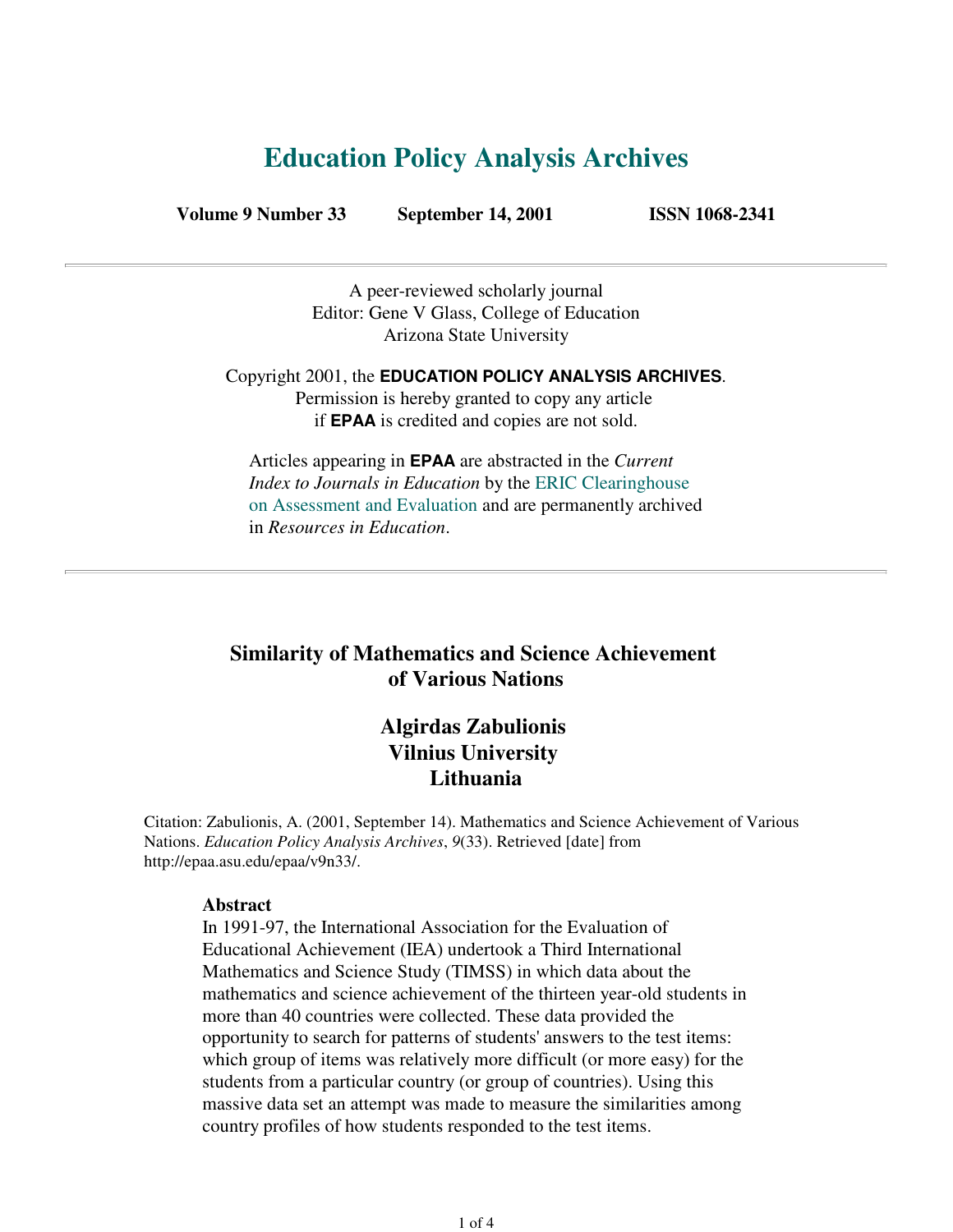# **Introduction**

 In the educational community, folklore has it that "The German education system is quite similar to that of Austria," or "All post-communist countries teach mathematics in the same way," and the like. Sometimes these statements are based on an analysis and comparison of national school structures, the curricula or textbooks. Is it really possible to measure the similarity between the countries? Usually, the phenomena of the similarity of the national educational systems is descriptive and subjective; their features are seldom measured and placed on a scale. Data from the Third International Mathematics and Science Study (TIMSS) provided the opportunity to search for patterns among nations in students' answers to the test items. (Notes 3 and 4)

 An attempt to group the TIMSS participating countries had already been undertaken by analyzing national curricula in mathematics and science (Notes 1 and 2). The countries were grouped by *a priori* geographic and economic conditions, or by investigating statistically some patterns in the national math and science curricula. This last mentioned method of looking for statistical similarities is close to the method described in this article. The difference is in the nature of the data used: the curriculum analyses dealt with the intended curriculum whereas the emphasis in this article is on the achieved curriculum, i.e., what was actually learned by the students in the countries.

# **Conceptual Framework**

 Figure 1 presents the difficulty levels (p-values) of 20 items forming a part of the TIMSS mathematics test for three countries X, Y, and Z. These items have been ordered by their difficulty; that is, the actual percentage of students obtaining the right answer for each item.



**Figure 1. Item difficulties for 20 TIMSS items for countries X, Y and Z.**

 It can be seen that the students in countries X and Y performed this part of the test relatively similarly, despite the fact that country X had higher overall achievement than country Y. The students in these two countries performed in a similar way on the same items relative to other items. Country Z students performed in quite a different way: the overall students scores on this set of items were about the same as in Country X, but the relative national item difficulties for these two countries were quite different.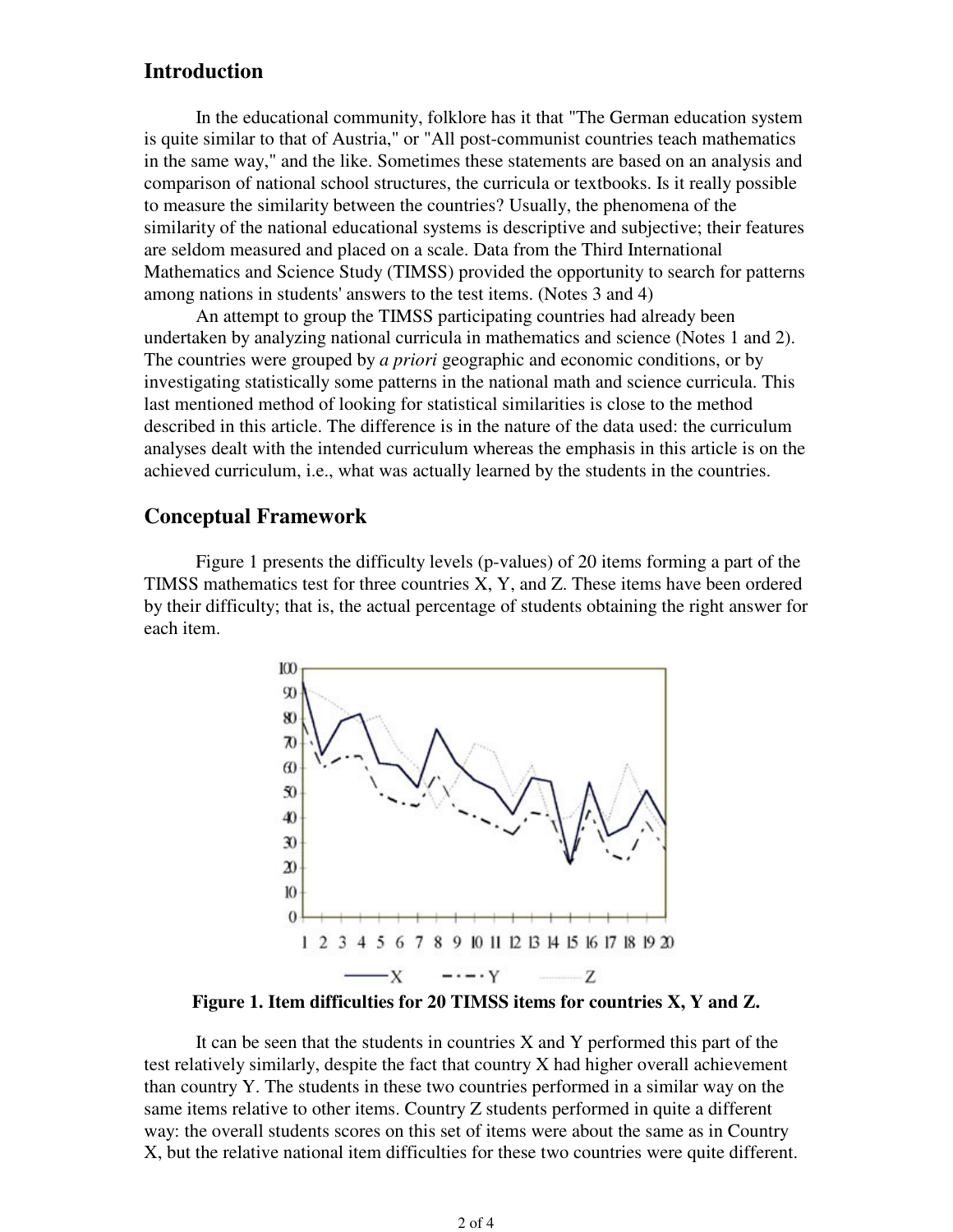#### **Copyright 2001 by the** *Education Policy Analysis Archives*

The World Wide Web address for the *Education Policy Analysis Archives* is **epaa.asu.edu**

General questions about appropriateness of topics or particular articles may be addressed to the Editor, Gene V Glass, glass@asu.edu or reach him at College of Education, Arizona State University, Tempe, AZ 85287-0211. (602-965-9644). The Commentary Editor is Casey D. Cobb: casey.cobb@unh.edu .

## **EPAA Editorial Board**

Michael W. Apple University of Wisconsin

John Covaleskie Northern Michigan University

Sherman Dorn University of South Florida

Richard Garlikov hmwkhelp@scott.net

Alison I. Griffith York University

Ernest R. House University of Colorado

Craig B. Howley Appalachia Educational Laboratory

Daniel Kallós Umeå University

Thomas Mauhs-Pugh Green Mountain College

William McInerney Purdue University

Les McLean University of Toronto

Anne L. Pemberton apembert@pen.k12.va.us

Richard C. Richardson New York University

Dennis Sayers California State University—Stanislaus

Michael Scriven scriven@aol.com

Robert Stonehill U.S. Department of Education Greg Camilli Rutgers University

Alan Davis University of Colorado, Denver

Mark E. Fetler California Commission on Teacher Credentialing

Thomas F. Green Syracuse University

Arlen Gullickson Western Michigan University

Aimee Howley Ohio University

William Hunter University of Calgary

Benjamin Levin University of Manitoba

Dewayne Matthews Education Commission of the States

Mary McKeown-Moak MGT of America (Austin, TX)

Susan Bobbitt Nolen University of Washington

Hugh G. Petrie SUNY Buffalo

Anthony G. Rud Jr. Purdue University

Jay D. Scribner University of Texas at Austin

Robert E. Stake University of Illinois—UC

David D. Williams Brigham Young University